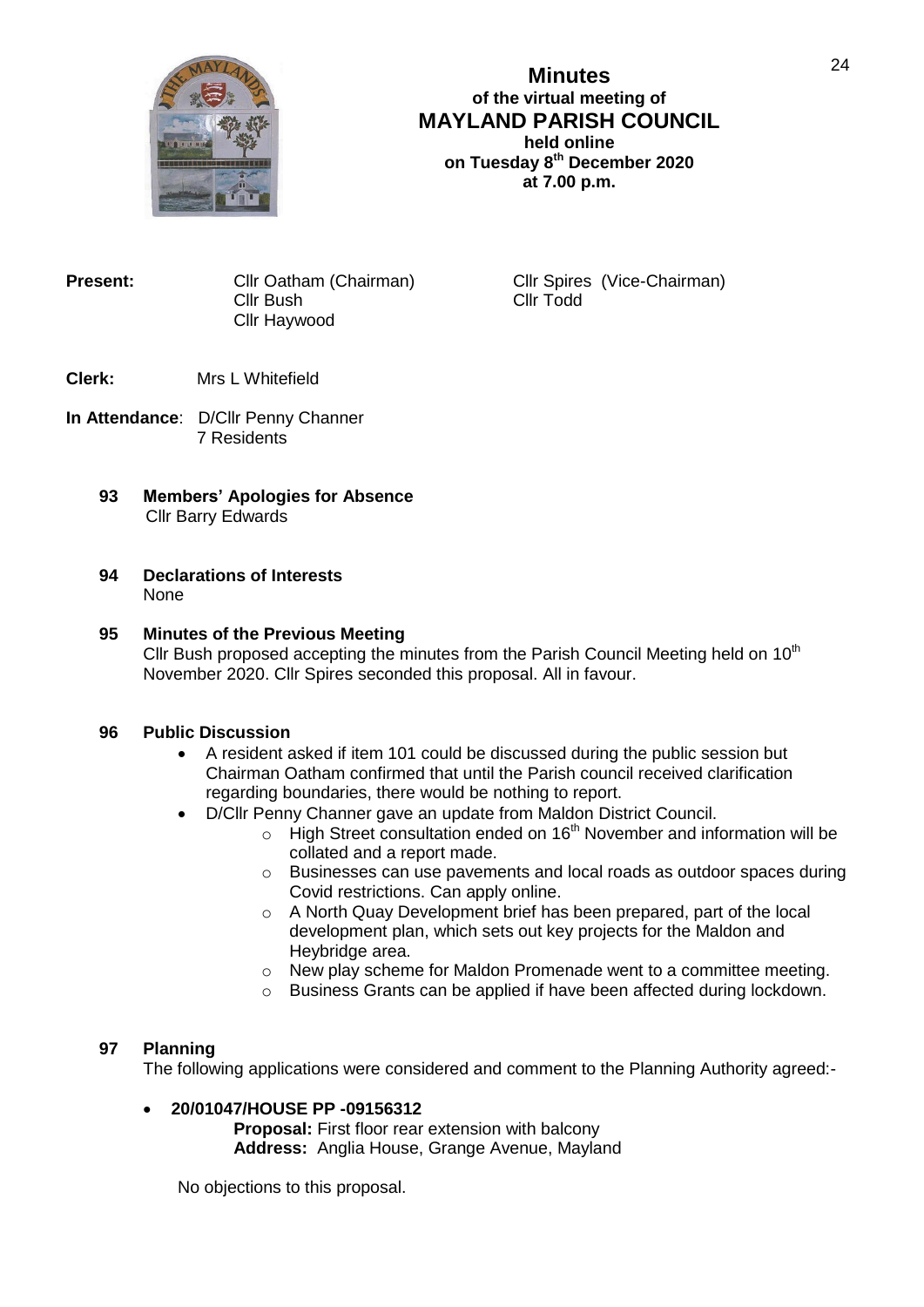### **20/01082/OUT PP -09224649**

**Proposal**: Outline planning application for the construction of single dwelling house, gardens, parking and access to Steeple Road with all matters of detail reserved for future determination except for means of access to the site. **Address**: 45 Steeple Road, Mayland

No objection to this proposal in principal, but a comment was made that a safe access and egress from the property would need to be ensured.

### **20/01143/HOUSE PP -009224649**

**Proposal:** Proposed balcony off existing first floor study recessed into existing roof and extended onto timber post with brick piers. **Address:** 263 Esplanade, Mayland

No objections to this proposal

**20/01160/HOUSE PP -09242702**

**Proposal:** Replace existing septic tank which discharges to ground with a new domestic sewage treatment plant.

**Address:** 2 Mayland Hill cottages, Mayland Hill, Mayland

No objections to this proposal

## **DECISIONS**

#### **FUL/MAL/19/00402**

Section 73A – Retrospective application for the change of use of the stables and barn buildings to a dwelling house.

Change of use of land as domestic garden. Alterations to boundary treatments and the access.

Oakridge – Old Heath road, Mayland **REFUSED**

## **HOUSE/MAL/20/00684**

Single storey rear extension including annexe for carers Single storey outbuilding with covered walkway Fiddlers Rest – 1 Mill Road, Mayland **APPROVED**

#### **FUL/MAL/20/00733**

An equestrian arena to ride in the wet winter months. The arena is to be made of an equestrian sand mix. Land Adjacent Orchard House, Nipsells Chase, Mayland **APPROVED**

- **HOUSE/MAL/20/00911** Erection of single storey rear extension, single storey front extension to garage, rooflights and front and rear dormers 16, Nipsells chase, Mayland **APPROVED**
- **HOUSE/MAL/20/00726** Single storey rear and side extension 26 Promenade **APPROVED**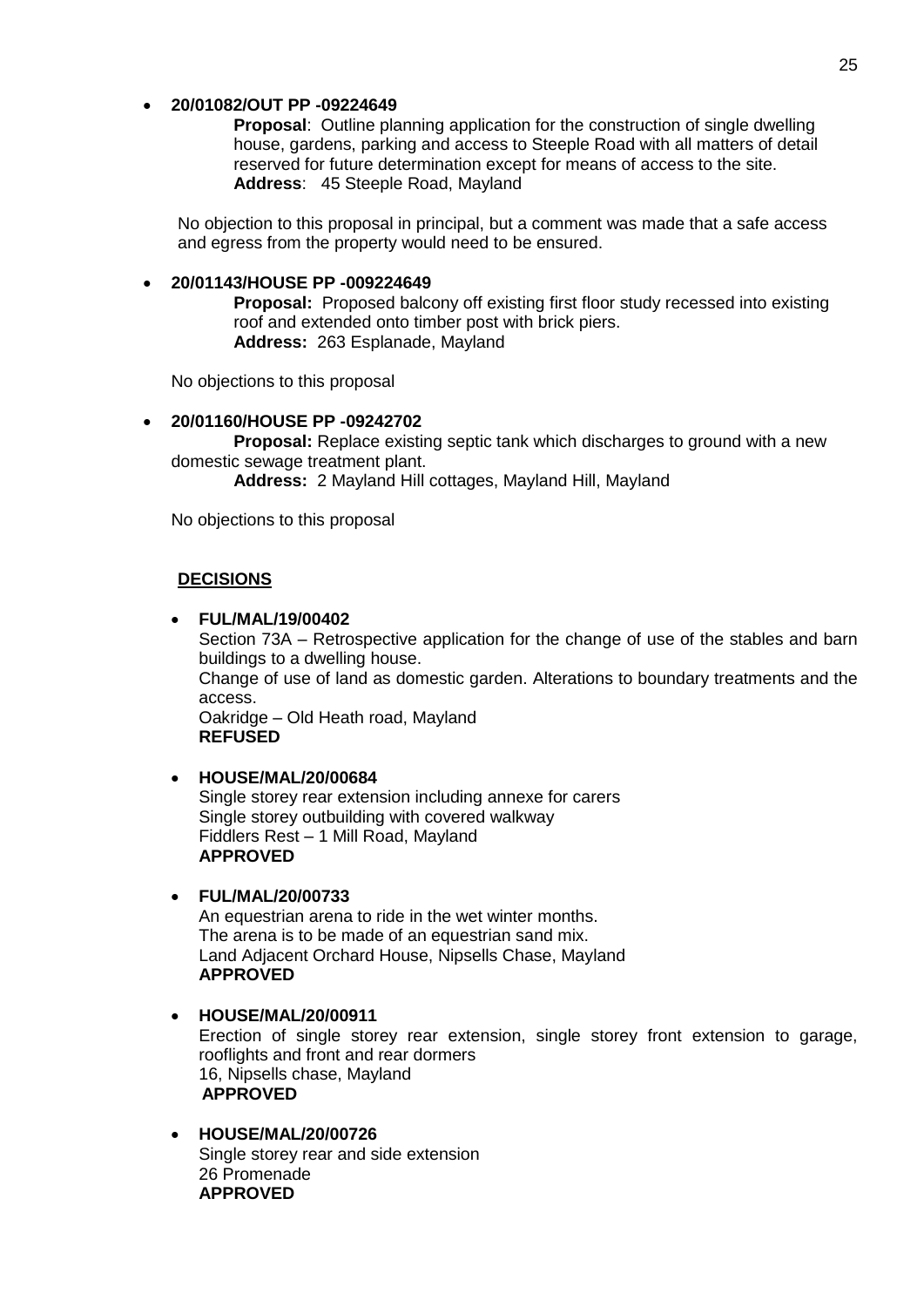# **LBC/MAL/20/00784**

**Demolition** of part single/part two storey rear extensions, extension of two storey rear extension and conversion of the building to four dwellings with associated parking, landscape, and amenity area. The Mayland Mill **REFUSED**

## **HOUSE/MAL/20/01019** Proposed single storey side extension Sunnyholme 44 Princes Avenue

#### **APPROVED**

*Chairman Oatham proposed that item 98, Finance, would be discussed at the end of the meeting but for ease of reference it will be minuted in the original order.*

## **98 Finance**

Councillors received a list of all payments and receipts. The approved payments and receipts are listed below: -

## **PAYMENTS**

| <b>Date</b> | Payee                          | Service/supply                                           | £ Net    |
|-------------|--------------------------------|----------------------------------------------------------|----------|
| 08-Nov-20   | <b>County Broadband</b>        | WiFi                                                     | 27.61    |
| 12-Nov-20   | Eon                            | <b>Street Lighting</b>                                   | 154.90   |
| 21-Nov-20   | Voipfone                       | <b>Renewal Fee</b>                                       | 3.00     |
| 01-Dec-20   | Ahead4                         | Licence fee for Logmein                                  | 3.00     |
| 07-Dec-20   | Zoom                           | Monthly subscription                                     | 11.99    |
| 12-Nov-20   | Timpson                        | 1 x Plaques for memorial wall                            | 40.00    |
| 13-Nov-20   | Selco                          | Posts, screws, stain for fence at George Everitt         | 227.00   |
| 13-Nov-20   | Wave                           | Water charges                                            | 15.08    |
| 29-Nov-20   | <b>SSE Electricity</b>         | Changing rooms electricity                               | 39.27    |
| 20-Oct-20   | Streetmaster                   | 2 x Cardiff waste bins                                   | 990.00   |
| 26-Nov-20   | P H Wheaton                    | Christmas tree                                           | 125.00   |
| 30-Nov-20   | Rhungift                       | 2 x british flags for memorial garden                    | 8.22     |
| 04-Dec-20   | MSJ Garwood                    | <b>Grounds Maintenance November</b>                      | 157.21   |
| 04-Dec-20   | MSJ Garwood                    | Pitch marking                                            | 230.00   |
| 13-Nov-20   | <b>Maldon District Council</b> | Community Engagement Team October 2020                   | 205.20   |
| 13-Nov-20   | PKF Littlejohn                 | <b>External Audit fee</b>                                | 400.00   |
| 08-Dec-20   | <b>Ideal Landscapes</b>        | To cement the path at George Everitt Field               | 60.00    |
| 08-Dec-20   | K Hobbs                        | To supply labour to repair fence at George Everitt field | 150.00   |
| 01-Dec-20   | S-Type Security                | Patrols by security company 26/10-30/11                  | 525.00   |
| 01-Dec-20   | <b>SLCC</b>                    | Membership fee 2021                                      | 185.00   |
| 08-Dec-20   | Mrs L Whitefield               | Petty Cash top up                                        | 20.25    |
| 13-Dec-20   | <b>NEST</b>                    | <b>Staff Pension</b>                                     | 118.16   |
| 23-Dec-20   | <b>MPC Staff</b>               | <b>Staff Wages</b>                                       | 1,981.69 |
| 31-Dec-20   | <b>HMRC</b>                    | Tax & NI                                                 | 1,684.26 |
|             |                                |                                                          | 7,361.84 |

#### **RECEIPTS**

| 24-Nov-20 | Casual hirers | Tennis hire fees | 18.00 |
|-----------|---------------|------------------|-------|
| 24-Nov-20 | K Daniells    | Memorial Plaque  | 45.00 |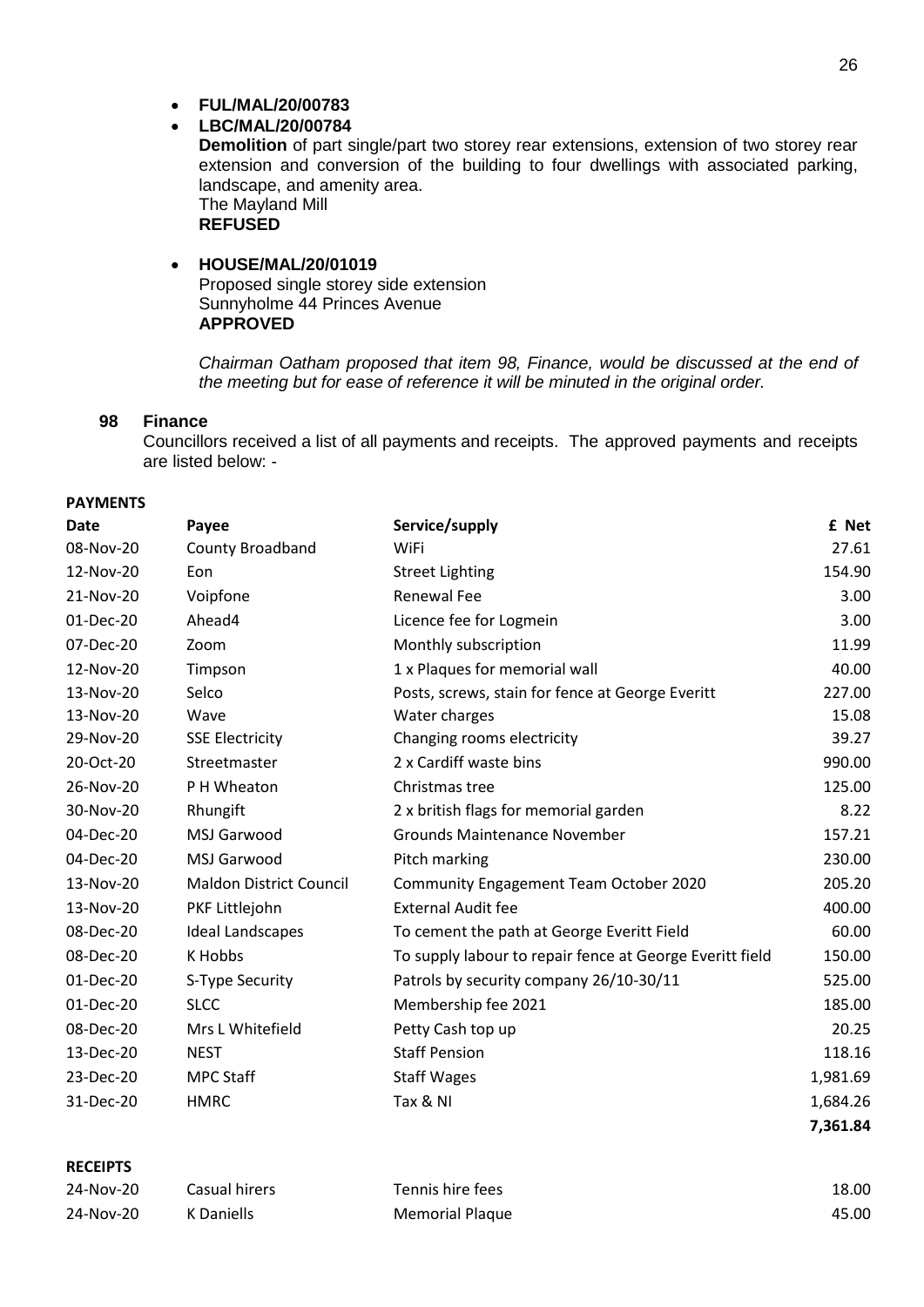|                   |        |                                 | טט.כט |
|-------------------|--------|---------------------------------|-------|
| <b>PETTY CASH</b> |        |                                 |       |
| 13-Nov-20         | Wickes | 1 x Bag of postcrete            | 3.96  |
| 11-Nov-20         | Wickes | 2 x Bags of postcrete, studwork | 12.92 |
|                   |        |                                 | 16.88 |

- Cllr Bush proposed that these payments be accepted. Cllr Spires seconded this proposal.
- Cllr Haywood verified the bank reconciliations and signed and dated them.
- All Councillors received a set of quarterly accounts and a budget proposal for 2021/22. Chairman Oatham proposed to accept the budget proposal as prepared by the Clerk with a precept demand of £100,249. This included a 1% increase from the current year. Cllr Spires seconded this. All in favour.

The Clerk will complete the precept demand and return to Maldon District Council. Cllr Spires thanked the clerk for her hard work preparing the budget.

# **99 Clerks Report**

Each Councillor has received an update on matters from the previous meeting.

# **100 Lawling Park Committee**

- **Surfacing in Lawling field -** Cllr Spires proposed that a quote from Playquip Leisure to replace the surfacing under several pieces of play equipment in the park be accepted. The cost to carry out this work is £7,803 + vat. Cllr Oatham seconded. All in favour.
- **Space climber update** –Update given on new quote accepted due to Proludic's costs increasing. The new quote from Playquip Leisure is for £17,552. Planning application has been completed.
- **Covid update** update on new Tier 3 restrictions in Essex.
- **Football club-** A request to start using the changing rooms in the hall was discussed. FC guidance followed and it was proposed that the FC could use them providing a risk assessment was received and all guidance followed. Doors into hall to be locked.
- **Vaccination centre –** Clerk has received an email proposing the Lawling Hall be a possible centre for issuing vaccines.
- **Pathway in Lawling Car Park** discussion about the pathways in the car park as they have sunk in some areas. It needs to be broken up and re-layed. Clerk to get quotes.

## **101 Orchard**

- Land registry deeds received which need to be compared to ones received from seller.
- Ditches update Cllr Spires has confirmed with Essex County Council that we have permission to install a pipe with the right fall, leaving a small gap before it goes under the road with grills to stop waste going into the road. Clerk to get quotes.
- A quote for boundary fence on south side of orchard was discussed. The owner of 24 North Drive has given permission to use his land to install the fence providing no machinery is used. Trees need to be cut down before fence is put up. Clerk to contact tree feller.
- Letters were delivered to residents of North Drive backing on to the Orchard. Parish Council have received four letters in response to this. Some offering to purchase land at rear of gardens, some claiming ownership and another seeking clarity. Cllr Oatham confirmed that ditch and fences a priority now.

## **102 Drug issues/Policing**

 Security Company has been patrolling for a month and has stopped the drug problems outside the shops. Some problems near the Bistro but advised to patrol there too.

**63.00**